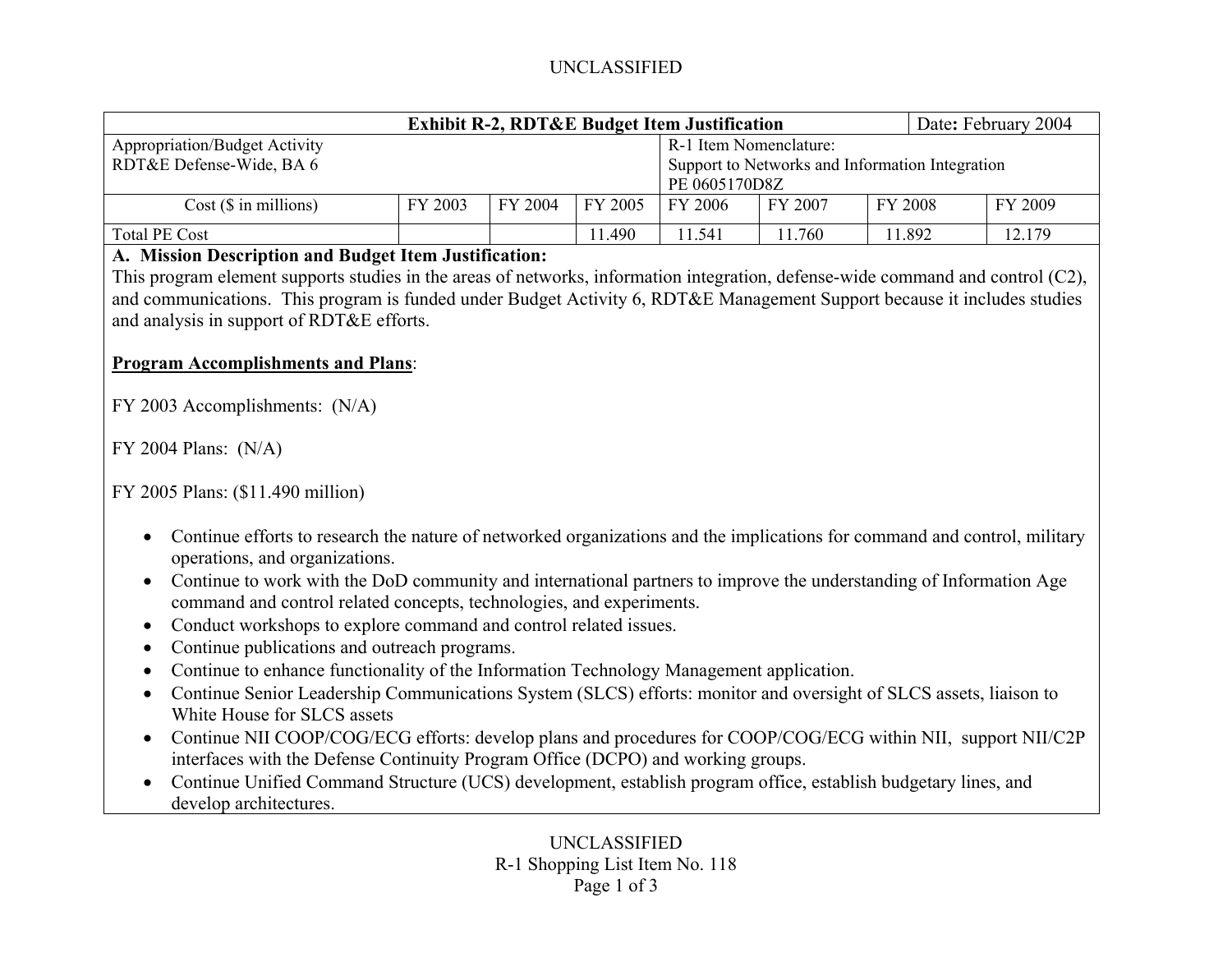# UNCLASSIFIED

- Continue NPR Implementation: track C4ISR/NPR \* ETE implementation, participate in SCA assessments, oversight of nuclear C2 assets and systems.
- Continue C2 Policy/Governance, C2 Roadmap and directives development (DoDD 5100.44 Master Plan for National Military Command System (NMCS), DODD 5100.3 UCS policy, DODD 5210.81 – track NSPD 281 implementation)
- Continue to define/develop relationships between the Global Command System, Theater/Tactical Command System, Joint Battle Management Command and Control, and Joint Command and Control.
- Plan for forum to host discussions on nuclear thin-line by Blue-ribbon panel.
- Continue analytic research support for DoD National C2 Policy issues including Information Operations (IO), Information Security (IS) programs, Missile Defense C2, Offensive Defensive integration.
- Investigate tactical and Joint Task Force C2 policies, ongoing development and production programs, ACTDs and experimental programs for applicability to national programs.
- Analyze the use of Common Relevant Operational Pictures applicability across mission areas, upward for use by national and senior leaders including the President, in all contingency situations from dispersed locations.

# CISA

- Complete Net Centric Operations and Warfare (NCOW) Reference Model (RM) v3.0 (an expanded version, building on version 2.0).
- •Implement the NCOW RM Compliance Analysis program under the GIG, and across unified commands.
- •Complete GIG 3.0 Enterprise Architecture.
- $\bullet$  Integrate Joint Operational Architecture with GIG linking functional (logistics, health affairs, etc) and warfighting architectures.
- •Expand Homeland Defense architectures integrated with other federal agencies.
- •Integrate architectures for strategic applications of space-based capabilities.
- •Automate architecture design and integration processes, producing executable architectures at unified commands.
- •Develop enterprise architectures that reflect trans-AOR network centric operations.
- •Use ETTP for the execution of AGILE RESPONSE 05.
- Use the Command Enterprise Communications Architecture (CECA) to completely document the Command's end-to-end C2 information flow and as a routine tool to model the Command's on-going transformation efforts.
- •JCAPS
- • Enhance the functional Architecture Tool Kit with multiple types of applications (requirements, budget, modeling and simulation, interoperability, etc.)